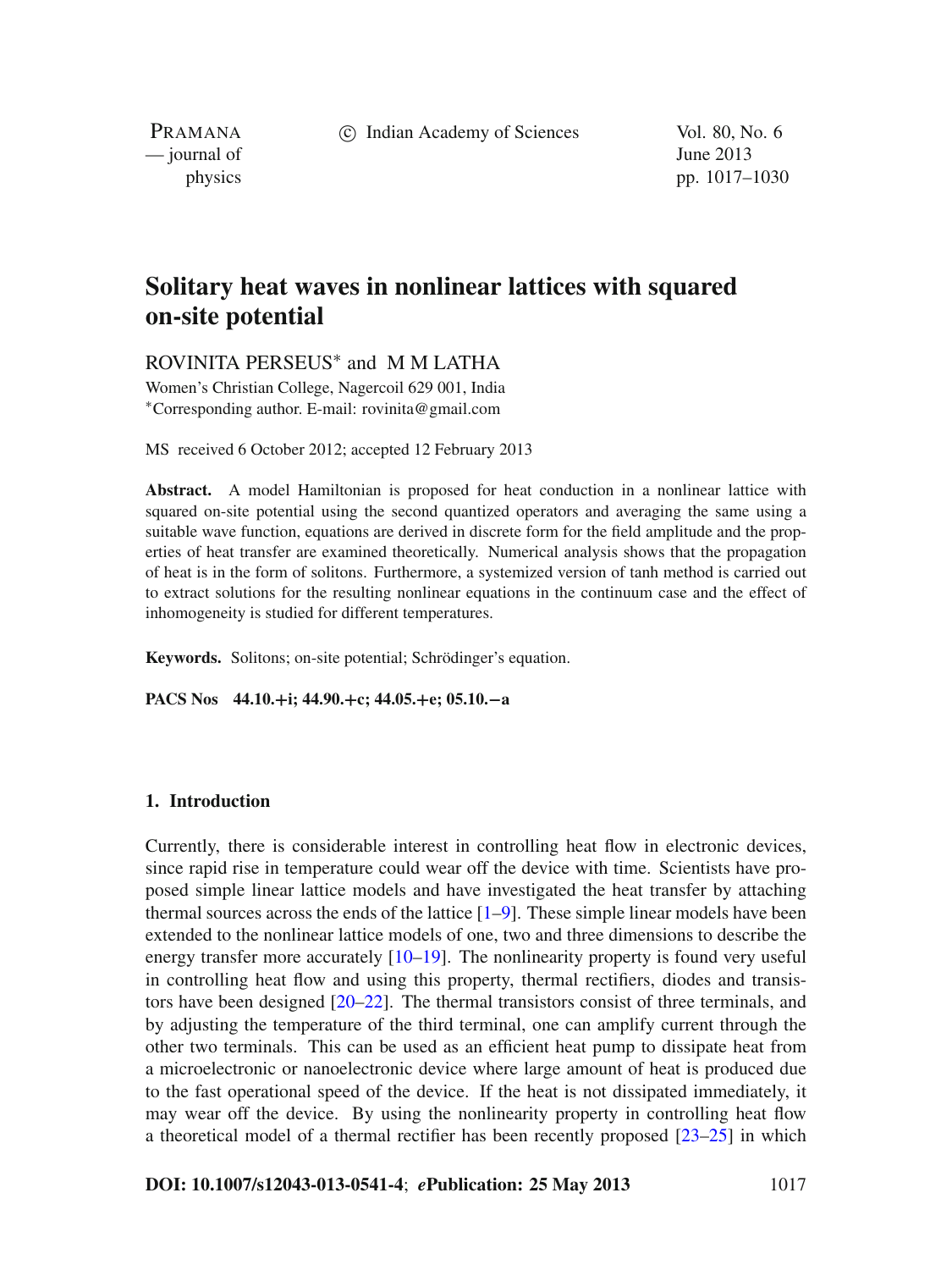heat can flow preferentially in one direction. In nonlinear systems, the soliton concept was firmly established as a mode of wave propagation and the conduction of heat in the form of solitons was confirmed by Toda [\[26\]](#page-13-6). However, all the studies are based on classical theories. Classical molecular dynamic simulations are restricted to high temperatures [\[27](#page-13-7)] though they can incorporate anharmonic interactions to all orders. The mixed classical simulations are valid only at high temperatures or at weak interactions [\[28](#page-13-8)[,29\]](#page-13-9). The description of quantum thermal transport across hybrid nanoscale objects were done by Wu and Segal [\[30\]](#page-13-10) recently in quantum heat transfer studies and they have developed a Born–Oppenheimer type formalism. They have found that the vibrational or electronic energy dynamics could be described in a new way by incorporating quantum effects and nonlinearities. However, the quantum heat conduction in nonlinear lattices based on analytical studies is not fully explored compared to the classical theory and have not been reported in the literature yet. This has prompted us to apply the principles of quantum mechanics to theoretically investigate the dynamics of heat transfer in nonlinear lattices.

The nonlinear lattices play vital roles for constructing electronic devices and optical fibre communication systems. Hence we give special consideration to it. The volumetric rise in temperature must be dissipated very efficiently because the heat formed by Joule effect in these devices will raise the temperature to a very high level which can cause possible failures of the systems. A better understanding of the dynamics of heat conduction may also lead to potentially interesting applications based on the possibility to control the heat flow. As good knowledge of the phenomena governing the heat transfer must be gained in order to achieve this task, we performed thorough investigations on heat conduction in nonlinear lattices. The presence of impurities, defects or imperfections in fact gives rise to inhomogeneities which in turn influence the propagation of heat. Hence both homogeneous and inhomogeneous nonlinear lattices were taken into account for our study.

Our overriding concern is about the role of nonlinearity in the conduction of heat which leads to the emergence of stable localized structures. We have adopted a standard approach using quantum field theory to study the quantum mechanical effects. The main aim of this approach is to follow the method of coherent structures first, i.e. to calculate the Heisenberg equations of motion for the second quantized operators which are required to obey commutation relations. By proposing a model Hamiltonian using the second quantized operators of quantum field theory and after averaging the Hamiltonian using a suitable wave function, we derive the equations for the field amplitude. The resulting nonlinear equation in its natural form is very difficult to solve because of its high nonlinearity and discreteness. Hence we analyse it numerically and in addition we go for the continuum limit. Since the on-site potential is sufficient to ensure the validity of Fourier's law, we analyse the nature of heat conduction in lattices with squared onsite potential. We solve the resulting equations in the continuum limit using perturbation technique and study the effect of inhomogeneity in heat conduction.

This paper is organized as follows. Section [2](#page-2-0) deals with the dynamics of heat transfer in the homogeneous nonlinear lattice in the discrete level and  $\S$ 3 deals with the heat conduction in the inhomogeneous one. Section [4](#page-5-0) describes the heat transfer in homogeneous and inhomogeneous nonlinear lattices in the continuum level and the conclusion is given in [§5.](#page-12-2)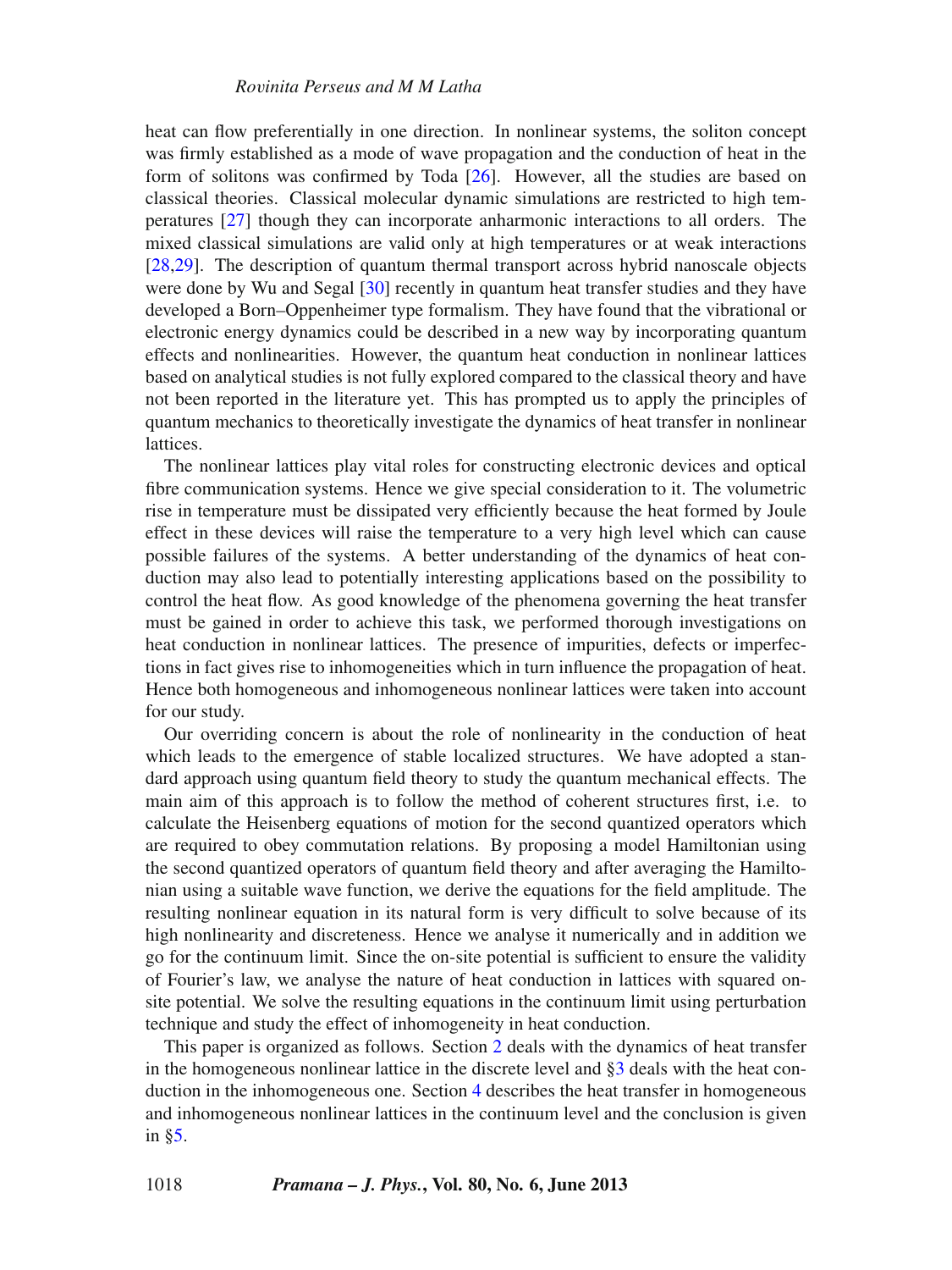#### <span id="page-2-0"></span>**2. Homogeneous nonlinear lattice**

<span id="page-2-1"></span>We consider *N* atoms of identical mass *m* connected to each other in a homogeneous nonlinear lattice (NL). The Hamiltonian which describes the heat transport is given by [\[31\]](#page-13-11)

$$
H = \sum_{n=1}^{N} \frac{p_n^2}{2m} + U(x_n) + \sum_{n=0}^{N} V(x_{n+1}, x_n), \qquad (1)
$$

where  $p_n$  denotes the momentum operator and  $x_n$  is the *n*th atom's coordinate with lattice constant *L*. The on-site potential term  $U(x_n)$  and the interparticle interaction potential term  $V(x_{n+1}, x_n)$  are expressed as

$$
U(x_n) = \frac{k'}{2} (x_n)^2,
$$
 (2)

$$
V(x_{n+1}, x_n) = \frac{k}{2}(x_{n+1} - x_n - L)^2 + \frac{\beta}{4}(x_{n+1} - x_n - L)^4,
$$
\n(3)

where  $k'$  and  $k$  are the squared on-site potential and interparticle interaction potential strengths respectively and  $\beta$  is the quantum interparticle interaction potential strength. We now make a transition to a second quantized formalism to bring out the nonlinearity and hence we bozonize the Hamiltonian [\(1\)](#page-2-1) using the relations

<span id="page-2-2"></span>
$$
p_n = i \sqrt{\frac{m \hbar \omega}{2}} (B_n^{\dagger} - B_n), \tag{4}
$$

$$
x_n = \rho (B_n + B_n^{\dagger}), \tag{5}
$$

<span id="page-2-3"></span>where  $\omega$  is the angular frequency and  $\rho = \sqrt{\hbar/2m\omega}$ . The bosonic operators  $B_n$  and  $B_n^{\dagger}$ satisfy the usual commutation relations  $[B_m, B_n^{\dagger}] = \delta_{m,n}$ ,  $[B_m, B_n] = [B_m^{\dagger}, B_n^{\dagger}] = 0$ . Using eqs  $(4)$  and  $(5)$ , the Hamiltonian  $(1)$  can be written as

<span id="page-2-5"></span>
$$
H = \sum_{n=1}^{N} \frac{-\hbar \omega}{4} (B_n^{\dagger 2} - B_n^2) + \frac{k'}{2} \rho^2 (B_n + B_n^{\dagger})^2
$$
  
+ 
$$
\sum_{n=0}^{N} \frac{k}{2} [\delta(\rho^2 \delta - L\tau) + L^2]
$$
  
+ 
$$
\sum_{n=0}^{N} \frac{\beta}{4} [(\rho \delta)^4 - 4L(\rho \delta)^3 + 6(\rho L \delta)^2 - 4L^3 \rho \delta + L^4],
$$
 (6)

where  $\delta = B_{n+1} + B_{n+1}^* - (B_n + B_n^*)$  and  $\tau = \sqrt{\frac{2\hbar}{m\omega}}$ . In particular, we are concerned with nonlinear excitations of atoms due to nonlinearity in the system in which a cluster of atoms may undergo a large excursion as compared to the rest of the atoms. Physically, the quantum state of such large-amplitude collective modes may be represented by coherent states. Hence we introduce the coherent state representation [\[32\]](#page-13-12) of a harmonic oscillator as

<span id="page-2-4"></span>
$$
|u\rangle = \exp\left(-\frac{|B_n|^2}{2}\right) \sum_{n=0}^{\infty} \frac{\alpha^n}{\sqrt{n}!} |n\rangle,\tag{7}
$$

*Pramana – J. Phys.***, Vol. 80, No. 6, June 2013** 1019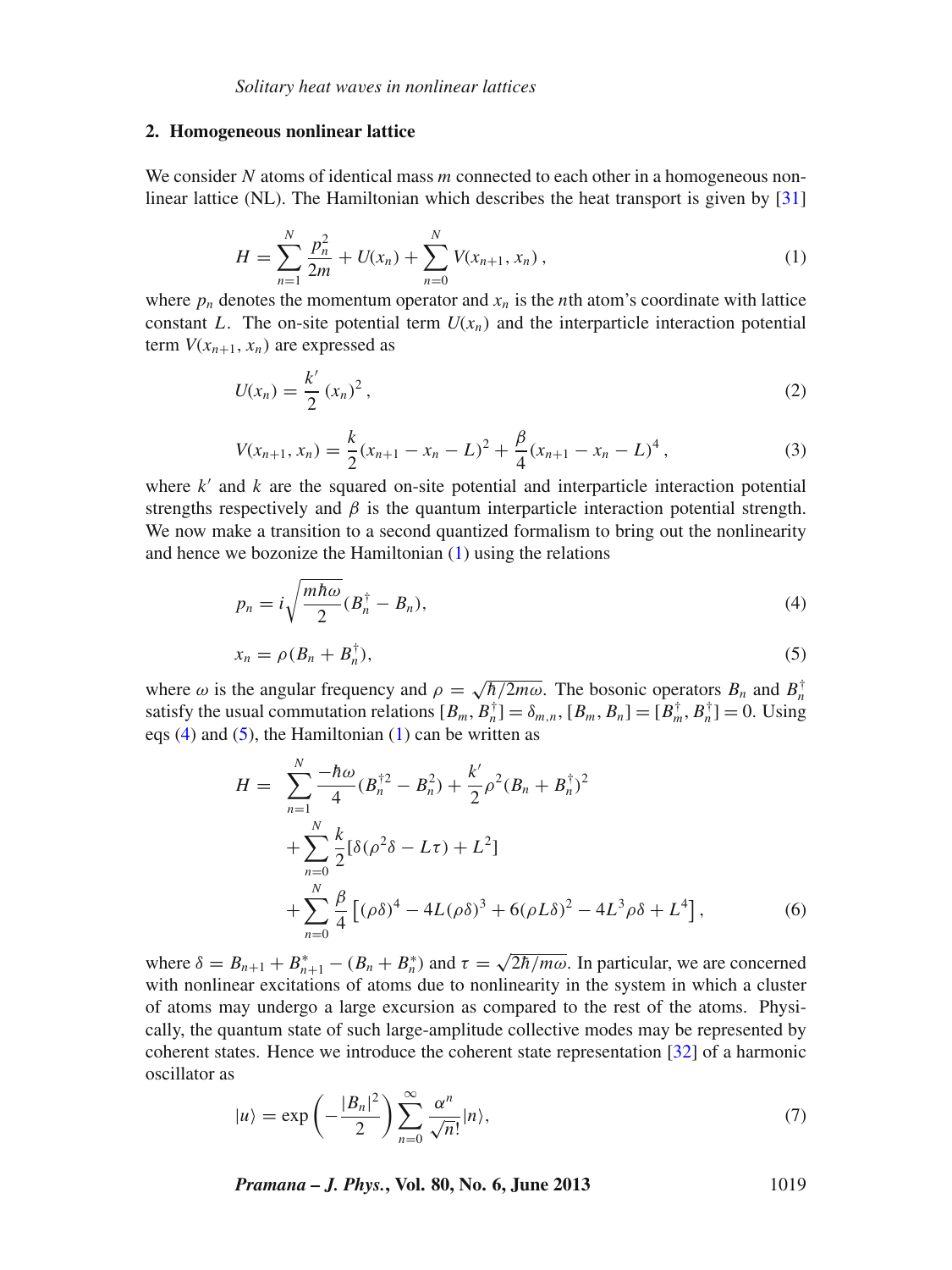where  $\alpha$  is the eigenvalue corresponding to the eigenvector  $|u\rangle$ . Using the Glauber formula [\[33](#page-13-13)], eq. [\(7\)](#page-2-4) can be rewritten as

$$
|u\rangle = \exp(\alpha B_n^{\dagger} - \alpha^* B_n)|0\rangle, \tag{8}
$$

where  $|0\rangle$  is the vacuum state wave function. We now construct the equation of motion for the boson operator using the equations

<span id="page-3-0"></span>
$$
i\hbar \frac{\mathrm{d}}{\mathrm{d}t} \langle B_n \rangle = \langle [B_n, H] \rangle \tag{9}
$$

<span id="page-3-1"></span>and

$$
i\hbar \frac{\mathrm{d}}{\mathrm{d}t} \langle B_n^{\dagger} \rangle = \langle [B_n^{\dagger}, H] \rangle. \tag{10}
$$

For the bosonic operators,  $B_n^{\dagger} |u\rangle = a_n^* |u\rangle$ ,  $B_n |u\rangle = a_n |u\rangle$  with  $\langle u | u \rangle = 1$ , where  $a_n$  is the coherent amplitude of the operator  $B_n$  for the system in the state  $|u\rangle$ . Now we write down the equation of motion using eqs  $(6)$ ,  $(9)$  and  $(10)$  as

<span id="page-3-2"></span>
$$
i\hbar \frac{da_n}{dt} = \frac{-\hbar \omega}{2} (a_n^* - a_n) + k'\rho q + k\rho^2 (2q - r - s) + \frac{kL^2}{2} + \beta \rho^4 (2q^3 - r^3 - s^3 - 3q^2r + 3r^2q + 3s^2q - 3q^2s) - 3L\beta \rho^3 (r^2 - s^2 - 2qr + 2qs) + 3L^2 \beta \rho^2 (2q - r - s) + \frac{L^4 \beta}{4},
$$
 (11)

where  $q = a_n + a_n^*$ ,  $r = a_{n-1} + a_{n-1}^*$  and  $s = a_{n+1} + a_{n+1}^*$  and the numerical study of eq. [\(11\)](#page-3-2) shows that the heat dissipation in homogeneous nonlinear lattice is in the form of solitons and is shown in figure [1.](#page-3-3) The two-soliton collision results in the formation of a single wave which ultimately splits up into two and propagates along two opposite directions of the lattice simultaneously resulting in the tremendous enhancement of the amplitude decay rate within a few seconds following the excitation. To some extent, studies based on spatial temperature variation merit more generous description of high solitary peaks in lattices exhibiting high temperature. In a system with higher temperature, the heat transfer is found to be faster than that in a system kept at low temperature. The system parameters are  $k = \omega = \beta = 1$  and  $m = 28.09$  M/g/mole and the lattice constants are  $L = 5.4306 \text{ Å}$  at 320 K and  $L = 5.4308 \text{ Å}$  at 310 K.

<span id="page-3-3"></span>

**Figure 1.** Solitons in a homogeneous NL at (**a**) 310 K and (**b**) 320 K.

1020 *Pramana – J. Phys.***, Vol. 80, No. 6, June 2013**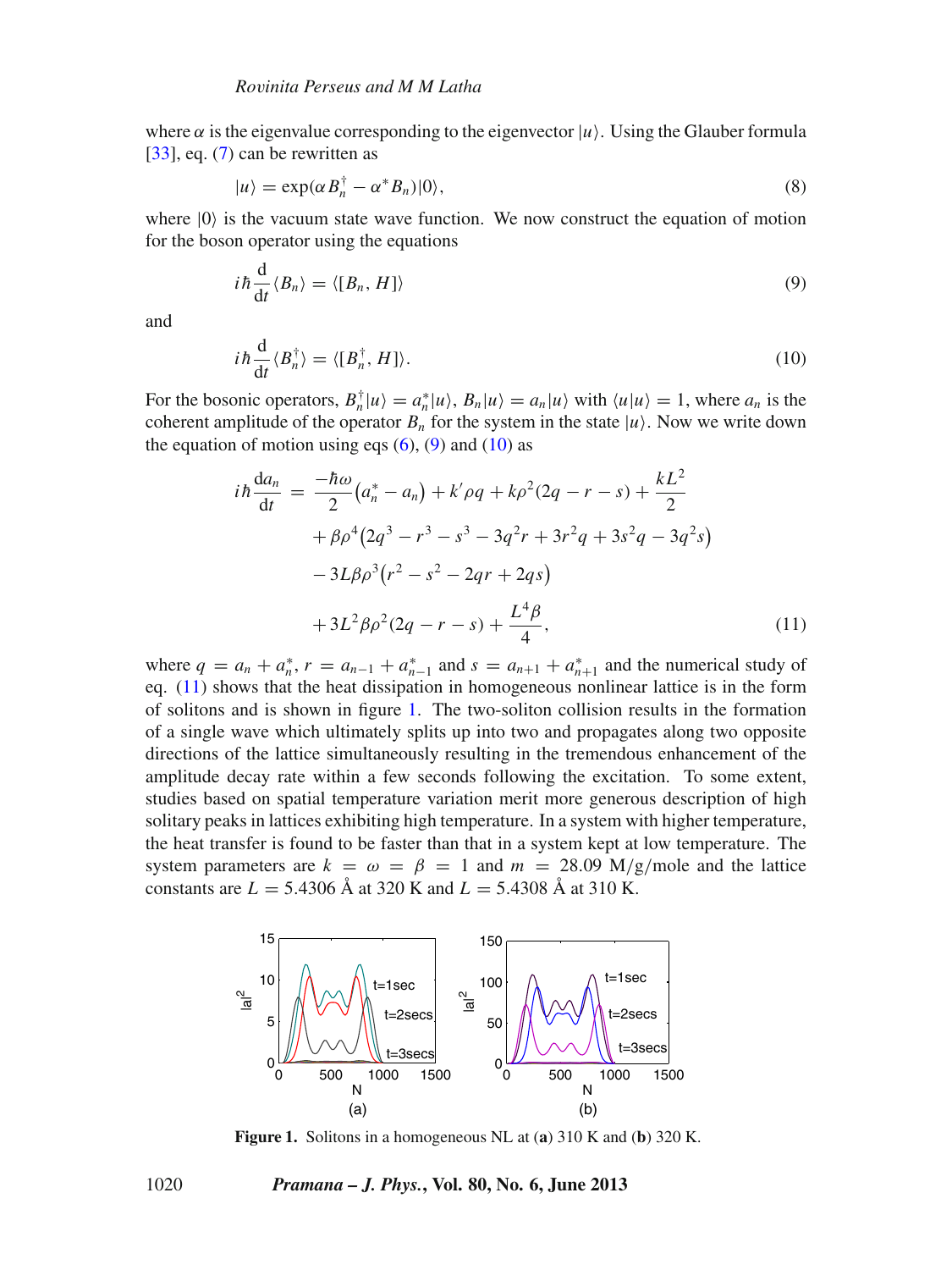#### <span id="page-4-0"></span>**3. Inhomogeneous nonlinear lattice**

In this section, we study numerically an inhomogeneous nonlinear lattice consisting of *N* atoms of identical mass *m*. This set-up is described by the nonlinear lattice Hamiltonian [\(1\)](#page-2-1) and the potential term  $V(x_{n+1}, x_n)$  with inhomogeneities  $f_n$  and  $g_n$ assumes the following form:

$$
V(x_{n+1}, x_n) = \left[\frac{k}{2}f_n(x_{n+1} - x_n - L)^2 + \frac{\beta}{4}g_n(x_{n+1} - x_n - L)^4\right].
$$
 (12)

Using the momentum and position operators comprising the annihilation and creation operators, we get

$$
H = \sum_{n=1}^{N} \frac{-\hbar \omega}{4} (B_n^{\dagger} - B_n)^2 + \frac{k'}{2} \rho^2 (B_n + B_n^{\dagger})^2
$$
  
+ 
$$
\sum_{n=0}^{N} \frac{k}{2} \left[ \rho^2 f_n \delta^2 - L \tau f_n \delta + L^2 \right]
$$
  
+ 
$$
\sum_{n=0}^{N} \frac{\beta}{4} \left[ g_n (\rho \delta)^4 - 4L \rho^3 g_n \delta^3 + 6g_n (L \rho \delta)^2 - 4L^3 \rho g_n \delta + L^4 \right].
$$
 (13)

The following analysis can be extended by the application of commutations at the expense of heavier calculations

<span id="page-4-1"></span>
$$
i\hbar \frac{da_n}{dt} = \frac{-\hbar \omega}{2} (a_n^* - a_n) + k' \rho (a_n + a_n^*)
$$
  
+  $\frac{k}{2} \left[ \frac{\hbar}{m \omega} (f_{n-1}z + f_n y) + L\tau (f_n - f_{n-1}) + L^2 \right]$   
+  $\frac{\beta}{4} \left[ \frac{\hbar^2}{m^2 \omega^2} (g_{n-1}z^3 + g_n y^3) - 12L\rho^3 (g_{n-1}z^2 - g_n y^2) -4L^3 \rho (g_{n-1} - g_n) + 12L^2 \rho^2 (g_{n-1}z + g_n y) + L^4 \right],$  (14)

where  $y = q - r$  and  $z = q - s$ . Equation [\(14\)](#page-4-1) is the discrete equation in which the periodic inhomogeneities are prescribed values as  $f_n = g_n = \tanh(n^*h)$  and the system parameters are  $k = \omega = \beta = 1$  and  $m = 28.09$  M/g/mole and the lattice constants are  $L = 5.4341$  Å at 500 K and  $L = 5.4431$  Å at 1000 K. Some structural imperfections which modify the character and shape of solitons due to inhomogeneities are inevitable during the fabrication of the lattice. Our further interest with respect to the general understanding of nonlinear phenomena is the behaviour of the system in the neighbourhood of the periodic inhomogeneities which are significant enough to make the nonlinear effects important. At high temperatures, heat energy exchange takes place most efficiently resulting in phase shift with the emission of radiation, due to the inelastic collision of two solitons in the inhomogeneous lattice as shown in figure [2.](#page-5-1) Solitons remain unaffected by collision except for acquiring a phase shift. Two solitons attract each other when they

*Pramana – J. Phys.***, Vol. 80, No. 6, June 2013** 1021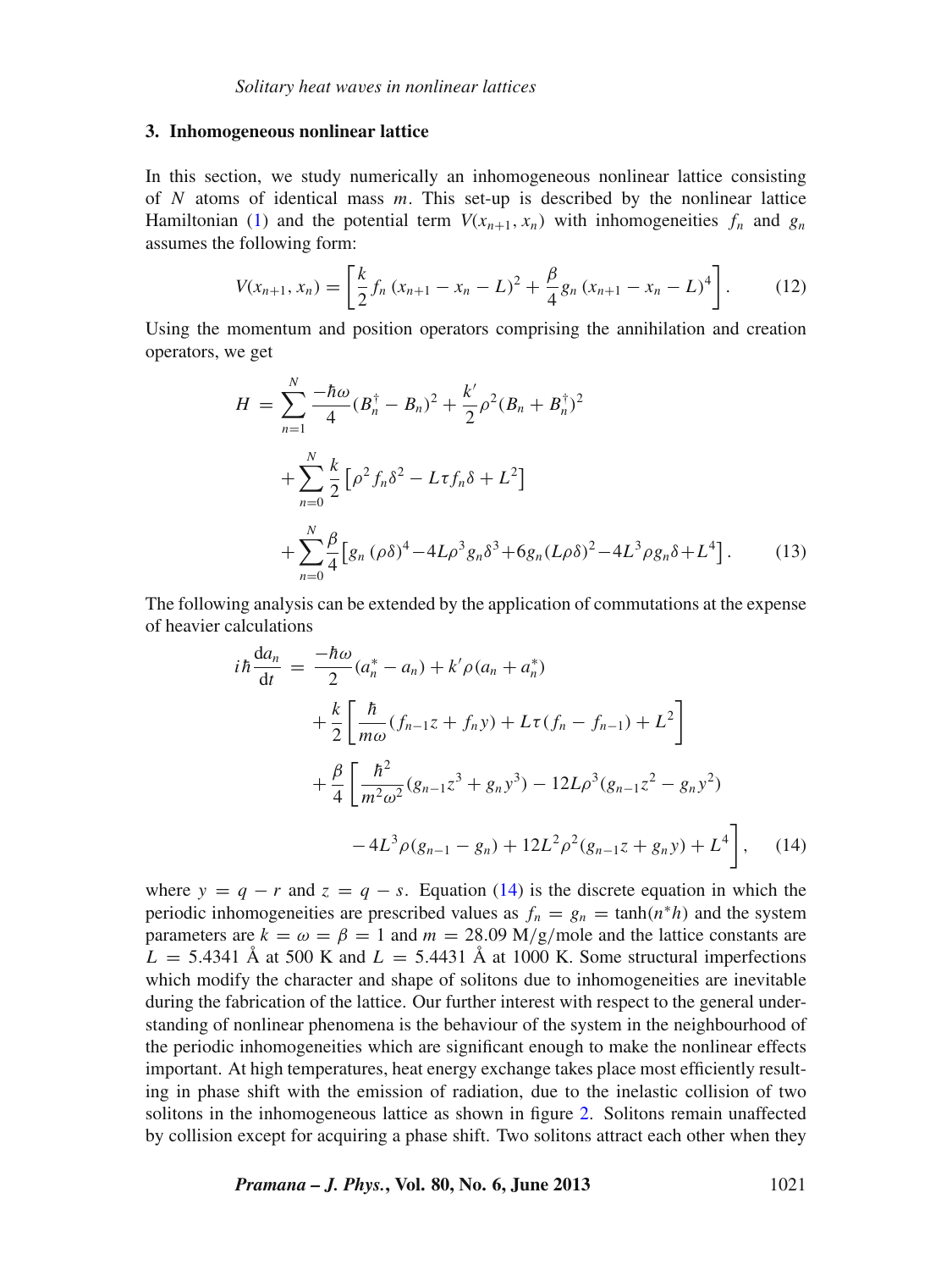<span id="page-5-1"></span>

**Figure 2.** Soliton collision in an inhomogeneous NL at (**a**) 500 K and (**b**) 1000 K.

are in phase, and fuse together when the collision angle is below a certain critical value. Two out-of-phase solitons repel each other and the soliton interaction is accompanied by a strong energy exchange; in the most dramatic case, one of the solitons can even disappear. Even a relatively small perturbation can create an internal mode of the soliton. The soliton-based numerical studies in lattices for low and high thermal conductance reveal the transfer of solitary heat waves in the nonlinear lattice.

#### <span id="page-5-0"></span>**4. Continuum level**

#### 4.1 *Homogeneous nonlinear lattice*

A systemized version of the tanh method is used to solve the heat wave equations where one seeks solutions in the form of a finite series in tanh and thus obtain exact closed form solutions. The function *an* changes smoothly over one end of the lattice and hence we can replace  $a_n(t)$  by  $a(x, t)$  and proceed to the continuum limit using the Taylor series expansion

<span id="page-5-2"></span>
$$
a_{n\pm 1} = 1 \pm h a_x + \frac{h^2 a_{xx}}{2!} \pm \frac{h^3 a_{xxx}}{3!} + \frac{h^4 a_{xxxx}}{4!} \pm \cdots,
$$
 (15)

where  $h$  is the lattice parameter. Using eq.  $(15)$ , eq.  $(14)$  takes the form

<span id="page-5-3"></span>
$$
i\hbar \frac{da}{dt} = -\frac{\hbar \omega}{2} (a^* - a) + k' \rho w - \frac{4k\pi^2 \hbar^3}{m\omega} \left( \frac{1}{2!} w_{xx} + \frac{h^2}{4!} w_{xxxx} \right)
$$

$$
+ \frac{kL^2}{2} - \frac{12\hbar^6 \beta \pi^4}{m^2 \omega^2} w_{xx} (w_x^2 + 2a_x^* a_x) + 6Lh^3 \beta \rho^3 (w_x w_{xx})
$$

$$
-6L^2 h^2 \beta \rho \left( \frac{1}{2} w_{xx} + \frac{1}{4!} w_{xxxx} \right) + \frac{L^4 \beta}{4}, \qquad (16)
$$

1022 *Pramana – J. Phys.***, Vol. 80, No. 6, June 2013**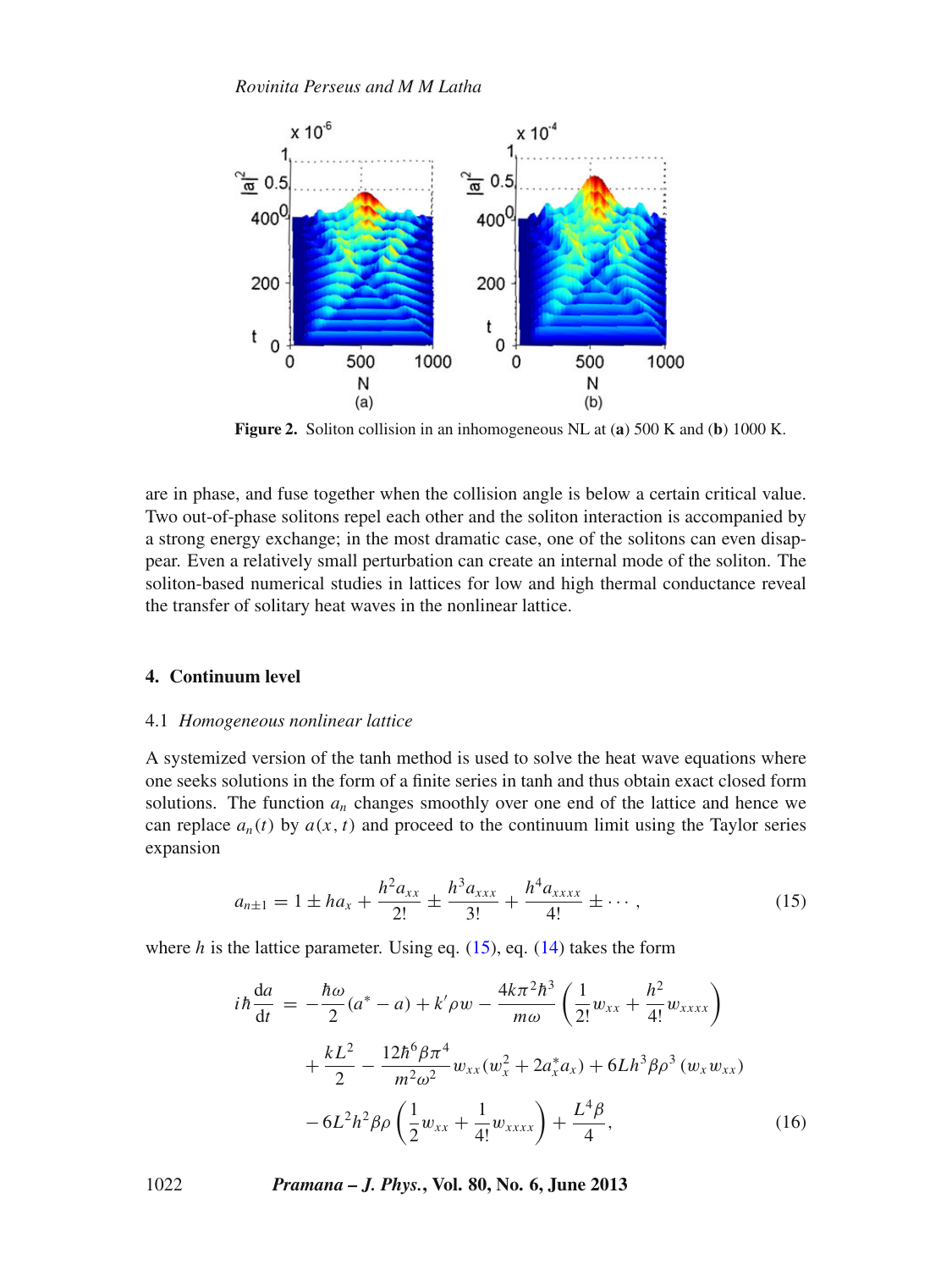where  $w = a + a^*$ . Using  $a = U + iV$ , eq. [\(16\)](#page-5-3) is reduced to the following crucial step and by substituting the imaginary part into the real one we get

<span id="page-6-0"></span>
$$
AU_{tt} + BU - EU_{xx} - FU_{xxxx} + G - HU_{xx} - IU_{xxxx} - JU_x^2U_{xx}
$$
  
+  $KU_xU_{xx} + N = 0,$  (17)

where

$$
A = \frac{\hbar}{\omega}, \quad B = \frac{k'h}{m\omega}, \quad E = \frac{4k\pi^2\hbar^3}{m\omega}, \quad F = \frac{kh^2\hbar^3\pi^2}{3m\omega},
$$
  
\n
$$
G = \frac{kL^2}{2}, \quad H = 6L^2h^2\beta\rho, \quad I = \frac{L^2h^4\beta}{2},
$$
  
\n
$$
J = \frac{96\hbar^6\beta\pi^4}{m^2\omega^2}, \quad K = 24L^2h^3\beta\rho^3, \quad N = \frac{L^4\beta}{4}.
$$
 (18)

Equation [\(17\)](#page-6-0) is a nonintegrable equation which can only be solved using perturbation techniques and for the present study we employ the tanh method which leads to a further systemization of the method and seek solutions in the travelling frame of ref. [\[34](#page-13-14)]

$$
\xi = \sum_{j=1}^{N} (c_j x_j),\tag{19}
$$

where the components  $c_j$  of the wave vector  $x$  are constants. We seek polynomial solutions expressible in hyperbolic tangent  $T = \tanh(\xi)$ . Based on the identity  $\cosh^2(\xi)$  –  $\sinh^2(\xi) = 1$ ,

$$
\tanh'(\xi) = \mathrm{sech}^2(\xi) = 1 - \tanh^2(\xi),\tag{20}
$$

$$
\tanh''(\xi) = -2 \tanh(\xi) + 2 \tanh^3(\xi), \quad \text{etc.} \tag{21}
$$

Therefore the first and consequently all higher order derivatives are polynomial in *T* . Thus, by repeatedly applying the chain rule

$$
\frac{\partial \bullet}{\partial x_j} = \frac{\partial \xi}{\partial x_j} \frac{dT}{d\xi} \frac{d\bullet}{dT} = c_j (1 - T^2) \frac{d\bullet}{dT},\tag{22}
$$

eq. [\(17\)](#page-6-0) is transformed into a coupled system of nonlinear ODEs

$$
\Gamma(T, U(T), U'(T), \ldots) = 0,\t(23)
$$

where  $U_n(T)$  corresponds to  $a_n(x)$ . Using this technique, eq. [\(17\)](#page-6-0) is reduced to a nonlinear ODE as follows:

$$
Ac_2^2[U'\phi_2 + U''\phi_1] + BU - Ec_1^2[U'\phi_2 + U''\phi_1]
$$
  
\n
$$
-Fc_1^4[U'\phi_3 + U''\phi_4 + U''' \phi_5 + U''''\phi_6] - Ac_1^2[U'\phi_2 + U''\phi_1]
$$
  
\n
$$
-lc_1^4[U'\phi_3 + U''\phi_4 + U'''\phi_5 + U''''\phi_6] - Jc_1^4[U'U'^2\phi_7 + U''U'^2\phi_6]
$$
  
\n
$$
+ Kc_1^3[U'U''\phi_8 + U'^2(\phi_9)] + N + G = 0,
$$
\n(24)

*Pramana – J. Phys.***, Vol. 80, No. 6, June 2013** 1023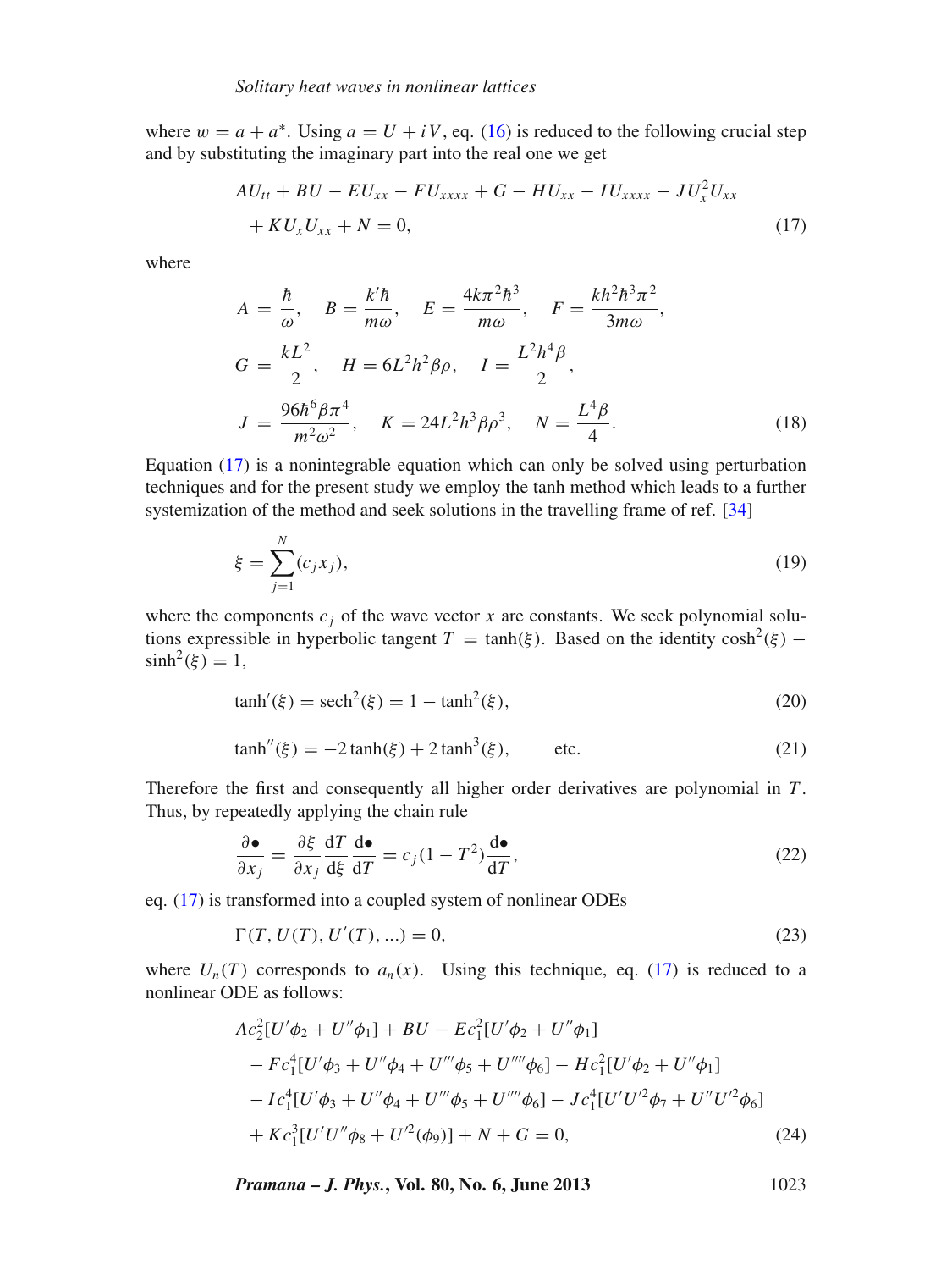where

$$
\phi_1 = 1 - 2T^2 + T^4, \quad \phi_2 = -2T + 2T^3, \quad \phi_3 = 16T - 40T^3 + 24T^5,
$$
  
\n
$$
\phi_4 = -8 + 52T^2 - 80T^4 + 36T^6, \quad \phi_5 = -12T + 36T^3 - 36T^5 + 12T^7,
$$
  
\n
$$
\phi_6 = 1 - 4T^2 + 6T^4 - 4T^6 + T^8, \quad \phi_7 = -2T + 6T^3 - 6T^5 + 2T^7,
$$
  
\n
$$
\phi_8 = 1 - 3T^2 + 3T^4 - T^6, \quad \phi_9 = -2T + 4T^3 - 2T^5.
$$
\n(25)

The tanh method admits the use of the finite expansion

$$
U(T) = \sum_{j=0}^{M} (a_j T^j).
$$
 (26)

Balancing the linear and nonlinear terms gives  $M = 1$ . Equating the coefficients of the powers of  $T$ , we get

$$
G + N + Ba_0 = 0,\t(27)
$$

$$
Ba_1 - 2c_2^2 a_1 A + 2Ec_1^2 a_1 - 16Fc_1^4 a_1 + 2Hc_1^2 a_1 - 16Ic_1^4 a_1
$$
  
+2Jc\_1^4 a\_1^3 - 2Kc\_1^3 a\_1^2 = 0, (28)

$$
2Ac_2^2a_1 - 2Ec_1^2a_1 + 40Fc_1^4a_1 - 2Hc_1^2a_1 + 40Ic_1^4a_1
$$
  
-6Jc<sub>1</sub><sup>4</sup>a<sub>1</sub><sup>3</sup> + 4Kc<sub>1</sub><sup>3</sup>a<sub>1</sub><sup>2</sup> = 0, (29)

$$
-24Fc_1^4a_1 - 24Ic_1^4a_1 + 6Jc_1^4a_1^3 - 2Kc_1^3a_1^2 = 0,
$$
\n(30)

$$
-2Jc_1^4a_1^3 = 0.\t(31)
$$

Assuming  $J = 0$  and  $a_1 \neq 0$ ,

$$
a_1 = \frac{B - 2Ac_2^2 + 2Ec_1^2 - 16Fc_1^4 + 2Hc_1^2 - 16Ic_1^4}{2Kc_1^3},
$$
\n(32)

$$
a_0 = \frac{-G - N}{B}.\tag{33}
$$

Customized conditions are designed as follows to solve the above equations:

$$
E = \frac{2Ka_1c_1^3 + Ac_3^2 + 20Fc_1^4 - Hc_1^2 + 20Ic_1^4}{c_1^2},
$$
\n(34)

and

$$
K = \frac{-12Fc_1 - 12Ic_1}{a_1}.\tag{35}
$$

By solving the equations we obtain the explicit solution as

<span id="page-7-0"></span>
$$
U = \frac{-G - N}{B} + \left(\frac{B - 2Ac_2^2 + 2Ec_1^2 - 16Fc_1^4 + 2Hc_1^2 - 16Ic_1^4}{2Kc_1^3}\right)
$$
  
× tanh (c<sub>1</sub>x + c<sub>2</sub>t). (36)

Pramana - J. Phys., Vol. 80, No. 6, June 2013 1024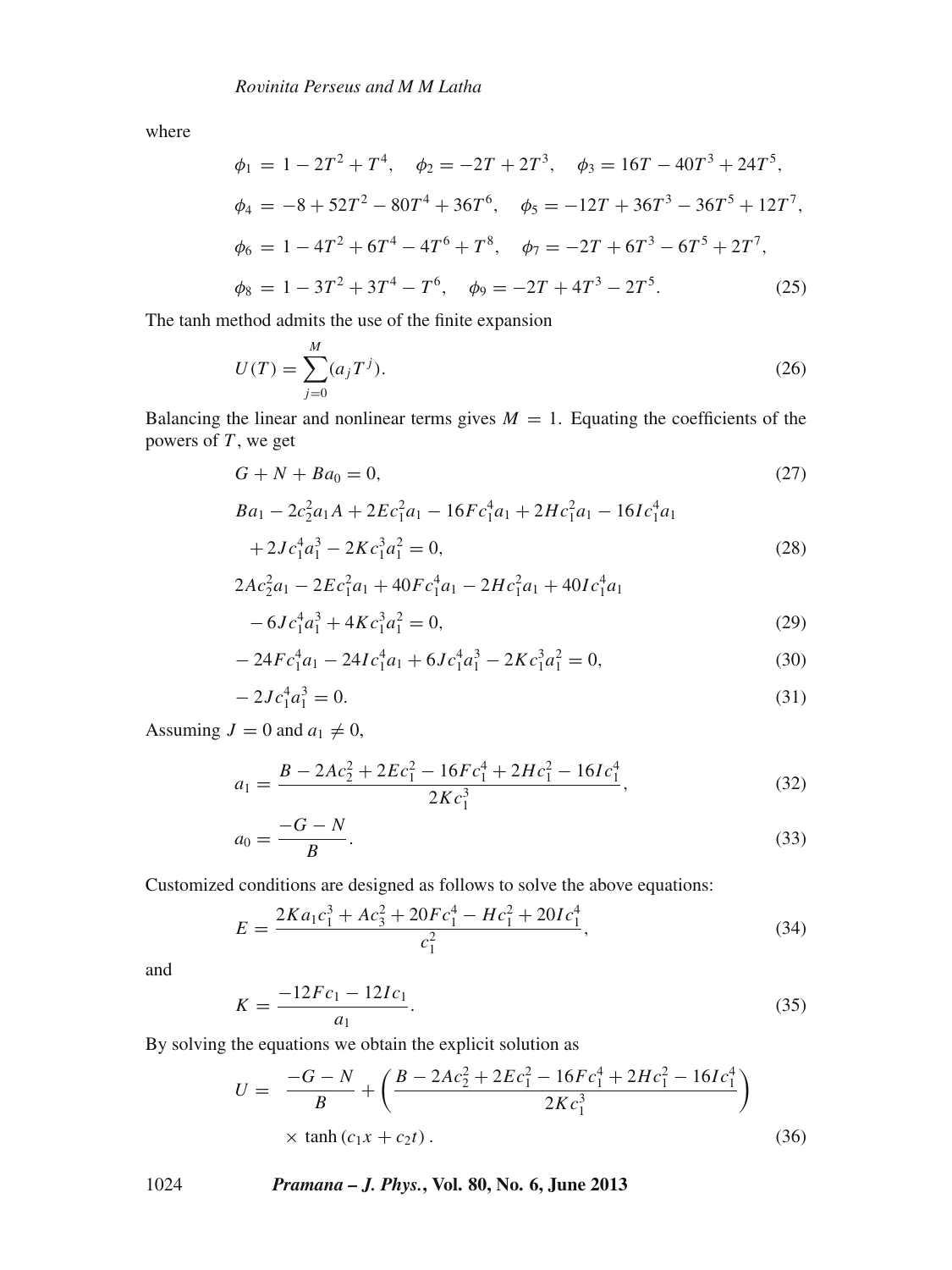<span id="page-8-0"></span>

Figure 3. Soliton in a homogeneous nonlinear lattice at 500 K.

Equation  $(36)$  gives the travelling wave solution and it admits kink-like propagation which is a form of a soliton. The propagation of a soliton in the homogeneous nonlinear lattice at 500 K for the lattice parameters  $c_1 = c_2 = 1$  is shown in figure 3.

# 4.2 Inhomogeneous nonlinear lattice

The powerful tanh method provides an effective way to construct the solitary wave solutions. The following equation can thus be obtained by the pure application of continuous approximation technique.

<span id="page-8-1"></span>
$$
i\hbar \frac{da}{dt} = \alpha_1(a^* - a) + k'\rho(a + a^*)
$$
  
+  $\alpha_2\left(-2fe^2w_{xx} - 2f_xe^2w_x + f_xe^3w_{xx} + e^3f_{xx}w_x - \frac{1}{2}f_{xx}e^4w_{xx}\right)$   
-  $\frac{1}{3}f_{xxx}e^4w_x - \frac{1}{3}f_xe^4w_{xxx} - \frac{1}{6}fe^4w_{xxxx}\right)$   
+  $\alpha_3\left(f_xe - \frac{1}{2}f_{xx}e^2 + \frac{1}{6}f_{xxx}e^3 - \frac{1}{24}f_{xxxx}e^4\right) + \frac{kL^2}{2}$   
+  $\alpha_4\left(-3a_x^2ge^4w_{xx} - s_xe^4w_x^3 - 6a_xge^4a_x^*w_{xx} - 3ge^4a_x^*w_{xx}\right)$   
+  $\alpha_5\left(-g_xe^3w_x^2 - 2a_{xx}^*ge^3w_x - 2a_{xx}ge^3w_x + a_{xx}g_xe^4w_x\right)$   
+  $\frac{1}{2}g_{xx}e^4w_x^2 + g_xe^4a_{xx}^*w_x\right)$   
+  $\alpha_6\left(-g_xe + \frac{1}{2}g_{xx}e^2 - \frac{1}{6}g_{xxx}e^3 + \frac{1}{24}g_{xxxx}e^4\right)$   
+  $\alpha_7\left[\left(4wg - 2wg_xe + wg_{xx}e^2 - \frac{1}{3}g_{xxx}e^3w + \frac{1}{12}g_{xxxx}e^4w\right)\right]$   
-  $2\left(2gw - g_xew + ge^2w_{xx} + \frac{1}{2}wg_{xx}e^2 + g_xe^2w_x\right)$ 

Pramana - J. Phys., Vol. 80, No. 6, June 2013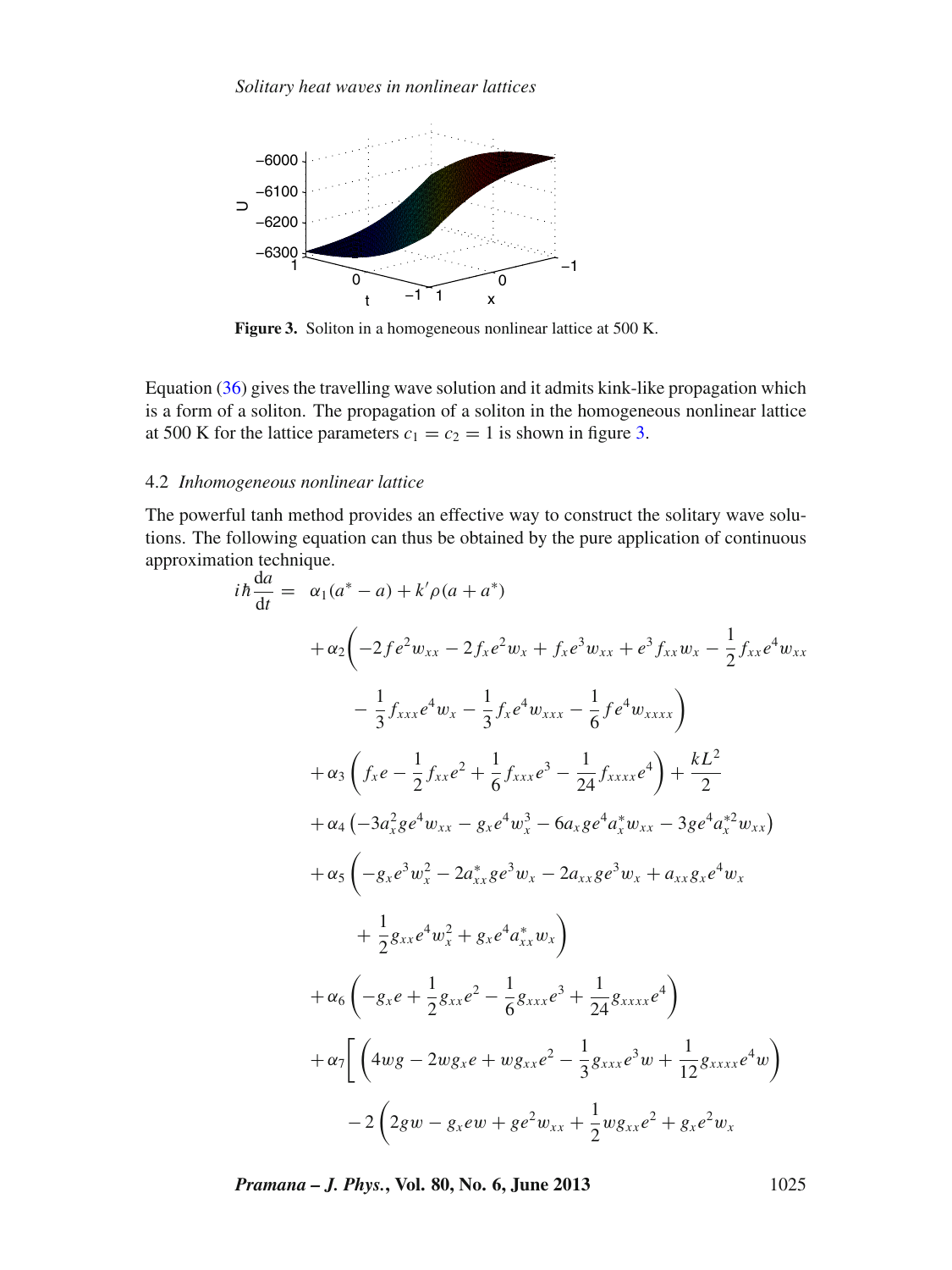$$
-\frac{1}{2}g_{x}e^{3}w_{xx} - \frac{1}{2}g_{xx}e^{3}w_{x} - \frac{1}{6}w_{g_{xxx}}e^{3} + \frac{1}{12}ge^{4}w_{xxxx}
$$
  
+  $\frac{1}{6}g_{x}e^{4}w_{xxx} + \frac{1}{4}g_{xx}e^{4}w_{xx} + \frac{1}{6}g_{xxx}e^{4}w_{x}$   
+  $\frac{1}{24}g_{xxxx}e^{4}w_{x}$   $\Big) + \frac{L^{4}\beta}{4}$ , (37)

where

$$
\alpha_1 = \frac{-\hbar\omega}{2}, \qquad \alpha_2 = \frac{k\rho^2}{2}, \qquad \alpha_3 = \frac{kL}{2}\tau, \qquad \alpha_4 = \beta\rho^4,
$$
  

$$
\alpha_5 = -3L\beta\rho^3, \qquad \alpha_6 = -L^3\beta\rho, \qquad \alpha_7 = \frac{3L^2\beta}{2}\rho, \qquad (38)
$$

and  $e$  is the lattice parameter. Equation (37) can be consequently reduced to the following form by using  $a = U + iV$  and substituting the imaginary part into the real part, we get

<span id="page-9-0"></span>
$$
D_1U_{tt} + D_2U + s_1U_x + s_2U_{xx} - s_3U_{xxx} - s_4U_{xxxx} + D_{11}U_xU_{xx}
$$
  
- 
$$
D_{12}U_{xxx}U_x - D_9U_x^2U_{xx} + D_{10}U_x^2 - D_8U_x^3 + D_7 + D_{17} = 0,
$$
 (39)

where

$$
D_1 = \frac{h}{\omega}, \qquad D_2 = \frac{k'h}{m\omega}, \qquad D_3 = \frac{ke^4 f_x h}{6m\omega},
$$
  
\n
$$
D_4 = -\frac{ke^2 f_x h}{m\omega} + \frac{ke^3 f_{xx} h}{2m\omega} - \frac{ke^4 f_{xxx} h}{6m\omega},
$$
  
\n
$$
D_5 = -\frac{ke^2 f h}{m\omega} + \frac{ke^3 f_x h}{2m\omega} - \frac{ke^4 f_{xx} h}{4m\omega}, \qquad D_6 = \frac{ke^4 f h}{12m\omega},
$$
  
\n
$$
D_7 = \frac{kLe f_x h}{4m\omega} \tau - \frac{kLe^2 f_{xx} h}{8m\omega} \tau + \frac{kLe^3 f_{xxx} h}{24m\omega} \tau
$$
  
\n
$$
-\frac{kLe^4 f_{xxxx} h}{96m\omega} \tau + \frac{kL^3 h}{4m\omega} \tau,
$$
  
\n
$$
D_8 = \frac{2e^4 g_x \beta h^2}{m^2 \omega^2}, \qquad D_9 = \frac{6e^4 g \beta h^2}{m^2 \omega^2},
$$
  
\n
$$
D_{10} = 12Le^3 g_x \beta \rho^3 - 6e^4 L g_{xx} \beta \rho^3, \qquad D_{11} = 24Le^3 g \beta \rho^3,
$$
  
\n
$$
D_{12} = 12Le^4 g_x \beta \rho^3, \qquad D_{13} = L^2 e^4 g_x \beta \rho,
$$
  
\n
$$
D_{14} = -6e^2 L^2 g_x \beta \rho + 3e^3 L^2 g_{xx} \beta \rho - e^4 L^2 g_{xxx} \beta \rho,
$$
  
\n
$$
D_{15} = -6L^2 e^2 g \beta \rho + 3L^2 e^3 g_x \beta \rho - \frac{3L^2 e^4 g_{xx} \beta}{2} \rho,
$$
  
\n
$$
D_{16} = \frac{L^2 e^4 g \beta}{2} \rho,
$$

Pramana - J. Phys., Vol. 80, No. 6, June 2013

1026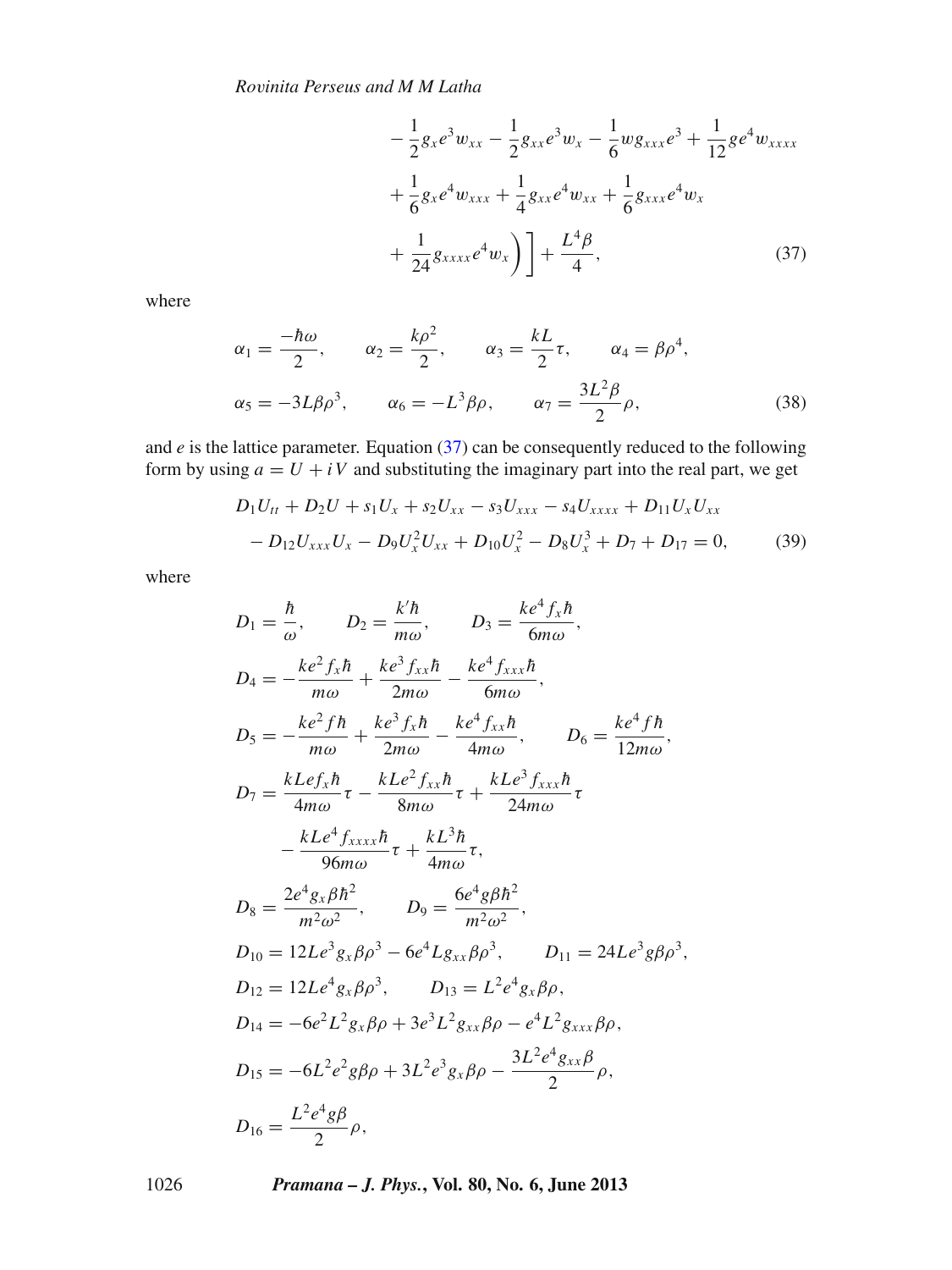*Solitary heat wa*v*es in nonlinear lattices*

$$
D_{17} = L^3 e_{Sx} \beta \rho - \frac{L^3 e^2 g_{xx} \beta}{2} \rho + \frac{L^3 e^3 g_{xxx} \beta}{6} \rho
$$
  

$$
- \frac{L^3 e^4 g_{xxxx} \beta}{24} \rho + \frac{L^4 \beta}{4}.
$$
  

$$
s_1 = D_4 + D_{14}, \qquad s_2 = D_5 + D_{15}, \qquad s_3 = D_3 + D_{13},
$$
  

$$
s_4 = D_6 + D_{16}.
$$
 (40)

Transformation of eq. [\(39\)](#page-9-0) into a nonlinear ODE can be done by the repeated application of chain rule.

$$
D_1c_2^2[U'\phi_2 + U''\phi_1] + D_2 - D_3c_1^3[U'\phi_{10} + U''\phi_{11} + U''' \phi_8]
$$
  
+ 
$$
D_4c_1U'\phi_{12} + D_5c_1^2[U'\phi_2 + U''\phi_1]
$$
  
- 
$$
D_6c_1^4[U'\phi_3 + U''\phi_4 + U''' \phi_5 + U''''\phi_6] - D_8c_1^3[U'^3\phi_8]
$$
  
- 
$$
D_9c_1^4[U'^2U'\phi_7 + U'^2U''\phi_6] + D_{10}c_1^2U'^2\phi_1 + D_{11}c_1^3[U'U''\phi_8 + U'^2\phi_9]
$$
  
- 
$$
D_{12}c_1^4[U''U'(-6T + 18T^3 - 18T^5 + 6T^7) + U'U''' \phi_6
$$
  
+ 
$$
U'^2(-2 + 10T^2 - 14T^4 + 6T^6)]
$$
  
- 
$$
D_{13}c_1^3[U'\phi_{10} + U''\phi_{11} + U''' \phi_8] + D_{14}c_1U'\phi_{12}
$$
  
+ 
$$
D_{15}c_1^2[U'\phi_2 + U''\phi_1] - D_{16}c_1^4[U'\phi_3 + U''\phi_4 + U''' \phi_5 + U'''' \phi_6]
$$
  
+ 
$$
D_7 + D_{17} = 0,
$$
 (41)

where

$$
\phi_{10} = -2 + 8T^2 - 6T^4, \qquad \phi_{11} = -6T + 12T^3 - 6T^5,
$$
  

$$
\phi_{12} = 1 - T^2.
$$
 (42)

Balancing the highest order linear and nonlinear terms leads to  $M = 1$  and we have

<span id="page-10-0"></span>
$$
D_7 + D_{17} - D_8 c_1^3 a_1^3 + 2 D_{12} c_1^4 a_1^2 + D_{10} c_1^2 a_1^2 + D_4 c_1 a_1 + D_{14} c_1 a_1
$$
  
+ 2 D\_3 c\_1^3 a\_1 + 2 D\_{13} c\_1^3 a\_1 + D\_2 a\_0 = 0, (43)

$$
- 16D_6c_1^4a_1 - 2D_5c_1^2a_1 - 16D_{16}c_1^4a_1 - 2D_{15}c_1^2a_1
$$
  
+ 2D\_9c\_1^4a\_1^3 - 2D\_{11}c\_1^3a\_1^2 - 2D\_1c\_2^2a\_1 + D\_2a\_1 = 0, \t(44)

$$
-D_4c_1a_1 - D_{14}c_1a_1 - 8D_3c_1^3a_1 - 8D_{13}c_1^3a_1
$$
  
+3D\_8c\_1^3a\_1^3 - 10D\_{12}c\_1^4a\_1^2 - 2D\_{10}c\_1^2a\_1^2 = 0, (45)

$$
2D_1c_2^2a_1 + 40D_6c_1^4a_1 + 2D_5c_1^2a_1 + 40D_{16}c_1^4a_1
$$
  
+2D\_{15}c\_1^2a\_1 - 6D\_9c\_1^4a\_1^3 + 4D\_{11}c\_1^3a\_1^2 = 0, (46)

$$
6D_3c_1^3a_1 + 6D_{13}c_1^3a_1 - 3D_8c_1^3a_1^3 + 14D_{12}c_1^4a_1^2 + D_{10}c_1^2a_1^2 = 0,\tag{47}
$$

*Pramana – J. Phys.*, Vol. 80, No. 6, June 2013 
$$
1027
$$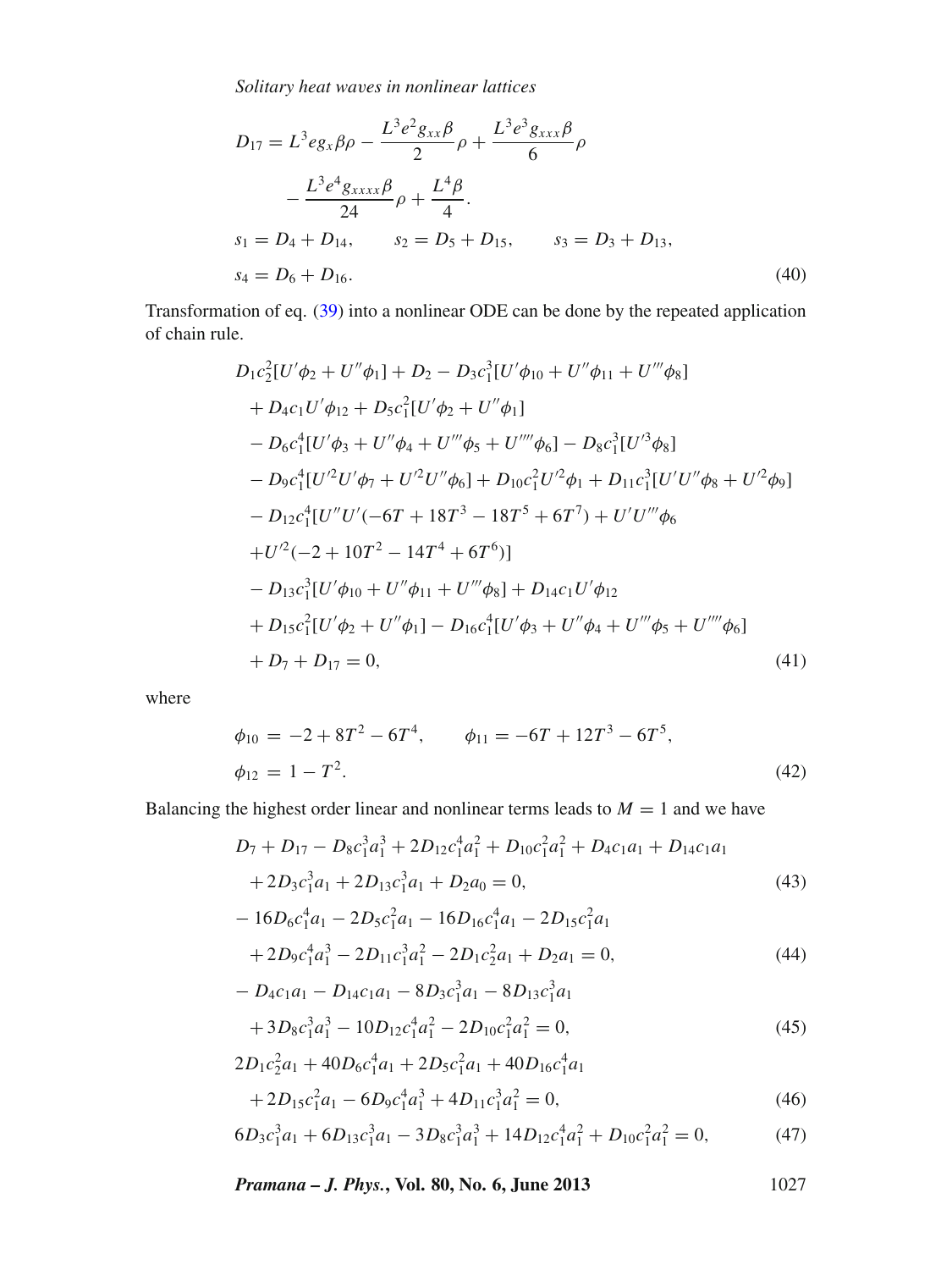$$
-24D_6c_1^4a_1 - 24D_{16}c_1^4a_1 + 6D_9c_1^4a_1^3 - 2D_{11}c_1^3a_1^2 = 0,
$$
\n(48)

$$
D_8 c_1^3 a_1^3 - 6D_{12} c_1^4 a_1^2 = 0,
$$
\n(49)

$$
-2D_9c_1^4a_1^3 = 0.\t\t(50)
$$

Assuming  $D_9 = 0$  and  $a_1 \neq 0$  we get

$$
a_0 = -D_7 - D_{17} + \frac{6c_1D_{12}}{D_8} \left[ \frac{36c_1^5D_{12}^2}{D_8} - \frac{72c_1^6D_{12}^3}{D_8^2} - \frac{6c_1^3D_{10}D_{12}}{D_8} - c_1D_4 - c_1D_{14} - 2c_1^3D_3 - 2c_1^3D_{13} \right],
$$
 (51)

$$
a_1 = \frac{6D_{12}c_1}{D_8}.\tag{52}
$$

Adhering to the conditions

$$
D_5 = \frac{D_2 - 16D_6c_1^4 - 16D_{16}c_1^4 - 2D_{15}c_1^2 - 2D_{11}c_1^3a_1 - 2D_1c_2^2}{2c_1^2},
$$
(53)

$$
D_4 = -D_{14} - 8D_3c_1^2 - 8D_{13}c_1^2 + 3D_8c_1^2a_1^2
$$
  
- 10D<sub>12</sub>c<sub>1</sub><sup>3</sup>a<sub>1</sub> - 2D<sub>10</sub>c<sub>1</sub>a<sub>1</sub>, (54)

$$
D_1 = \frac{-40D_6c_1^4 - 2D_5c_1^2 - 40D_{16}c_1^4 - 2D_{15}c_1^2 - 4D_{11}c_1^3a_1}{2c_2^2},
$$
\n
$$
(55)
$$

$$
D_3 = \frac{-6D_{13}c_1 + 3D_8c_1a_1^2 - 14D_{12}c_1^2a_1 - D_{10}a_1}{6c_1},
$$
\n(56)

$$
D_6 = \frac{-24D_{16}c_1 - 2D_{11}a_1}{24c_1},\tag{57}
$$

the following solution is obtained by solving the equations from  $(43)$  to  $(50)$ 

$$
U(\xi) = -D_7 - D_{17}
$$
  
+  $\frac{6c_1D_{12}}{D_8} \left[ \left( \frac{36c_1^5D_{12}^2}{D_8} \right) - \left( \frac{72c_1^6D_{12}^3}{D_8^2} \right) - \left( \frac{6c_1^3D_{10}D_{12}}{D_8} \right) \right]$   
-  $c_1D_4 - c_1D_{14} - 2c_1^3D_3 - 2c_1^3D_{13} \left]$   
+  $\frac{6D_{12}c_1}{D_8} \times \tanh(c_1x + c_2t)$ . (58)

The propagation of the solitary pulses at 500 K in the inhomogeneous nonlinear lattice with periodic inhomogeneities  $(f_n = g_n = \sin(n))$  is shown in figure 4. Addition of impurities in the lattice structure alters the available quantum states leading to the appearance of new energy levels in the band structure. This produces significant changes in their properties and it is found that as the critical inhomogeneous region is approached, the soliton looses its identity and takes the form of a dispersive wave ultimately resulting in a steady state while the temperature reaches its threshold value.

1028 Pramana - J. Phys., Vol. 80, No. 6, June 2013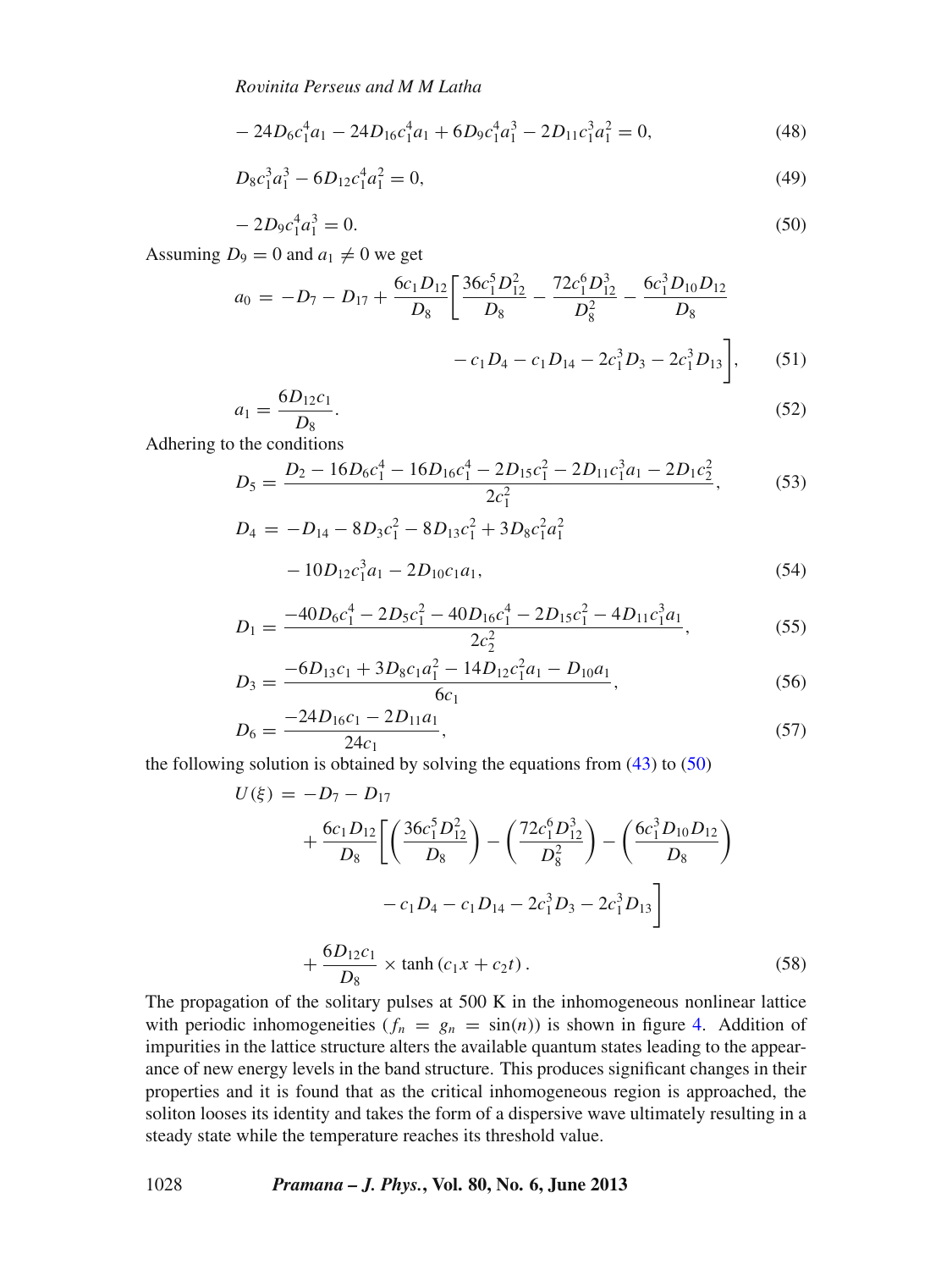<span id="page-12-3"></span>

**Figure 4.** Soliton in an inhomogeneous nonlinear lattice at 500 K.

## <span id="page-12-2"></span>**5. Conclusion**

To conclude, we briefly specify the main results of this paper. As far as theoretical work on quantum heat conduction is concerned, the guiding criterion of mathematical simplicity leads naturally to consider homogeneous and inhomogeneous lattices of point-like atoms interacting with their neighbours through nonlinear forces due to rise in temperature. By considering a model Hamiltonian using the second quantized operators of quantum field theory, we derived the equations for the field amplitude and after averaging the Hamiltonian using a suitable wave function, we analysed it numerically and analytically. The numerical results explicitly gave rise to the two-soliton interaction and provided comprehensive information on the exchange interactions. It is found that a quick heat transition takes place in systems with higher temperature. Particular emphasis has been put on the inhomogeneities  $f_n$  and  $g_n$  in nonlinear lattices which turn out to be a crucial support in enhancing the temperature to reach its threshold value and the analysis on continuum level shows that a steady-state level is reached in the presence of inhomogeneities. Peculiar variations in solitons have been depicted in graphs and the results have been generalized.

## **Acknowledgement**

The work of M M Latha forms part of a major research project sponsored by University Grants Commission (UGC) (F. No. 38-265/2009(SR)), India.

## **References**

- <span id="page-12-0"></span>[1] H Nakazawa, *Prog. Theor. Phys.* **39**, 236 (1968)
- [2] R J Rubin and W L Greer, *J. Math. Phys.* **12**, 1686 (1971)
- [3] U Zurcher and P Talkner, *Phys. Re*v*. A* **42**, 3278 (1990)
- [4] W M Visscher and M Rich, *Phys. Re*v*. A* **12**, 675 (1975)
- [5] F Bonetto, J L Lebowitz and J Lukkarinen, *J. Stat. Phys.* **116**, 783 (2004)
- [6] D Roy, *Phys. Re*v*. Lett. E* **77**, 062102 (2008)
- [7] T Mai and O Narayan, *Phys. Re*v*. Lett. E* **73**, 061202 (2006)
- [8] S Lepri, R Livi and A Politi, *Europhys. Lett.* **43**, 271 (1998)
- <span id="page-12-1"></span>[9] L Delfini, *Phys. Re*v*. Lett. E* **73**, 060201 (2006)

*Pramana – J. Phys.***, Vol. 80, No. 6, June 2013** 1029